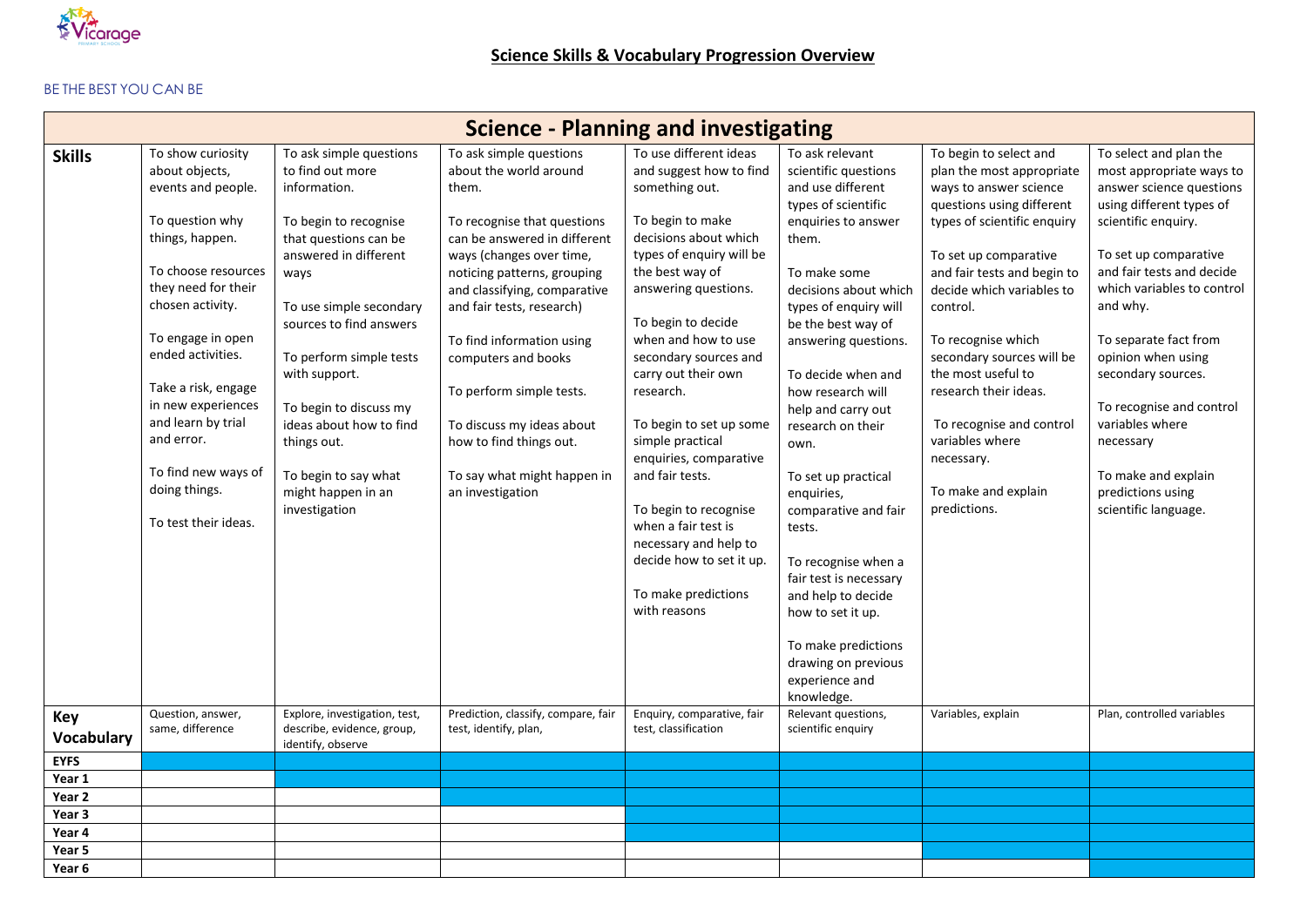| Science - Observing, classifying, measuring and pattern seeking |                                                                                                                                                                                                                                                                                                                                                                                                                                                                                               |                                                                                                                                                                                                                                                                                                                                                                                                                                                                       |                                                                                                                                                                                                                                                                                                                                                                                                                                                                                                                                                                                                                        |                                                                                                                                                                                                                                                                                                                                                                                                                                                                                                                                                                              |                                                                                                                                                                                                                                                                                                                                                                                                                                                                                                                                                                                                                   |                                                                                                                                                                                                                                                                                                                                                                                                                                                                                                                                                                                                                                                                                                                                                                       |                                                                                                                                                                                                                                                                                                                                                                                                                                                                                                                                                                                                                                                                                       |  |
|-----------------------------------------------------------------|-----------------------------------------------------------------------------------------------------------------------------------------------------------------------------------------------------------------------------------------------------------------------------------------------------------------------------------------------------------------------------------------------------------------------------------------------------------------------------------------------|-----------------------------------------------------------------------------------------------------------------------------------------------------------------------------------------------------------------------------------------------------------------------------------------------------------------------------------------------------------------------------------------------------------------------------------------------------------------------|------------------------------------------------------------------------------------------------------------------------------------------------------------------------------------------------------------------------------------------------------------------------------------------------------------------------------------------------------------------------------------------------------------------------------------------------------------------------------------------------------------------------------------------------------------------------------------------------------------------------|------------------------------------------------------------------------------------------------------------------------------------------------------------------------------------------------------------------------------------------------------------------------------------------------------------------------------------------------------------------------------------------------------------------------------------------------------------------------------------------------------------------------------------------------------------------------------|-------------------------------------------------------------------------------------------------------------------------------------------------------------------------------------------------------------------------------------------------------------------------------------------------------------------------------------------------------------------------------------------------------------------------------------------------------------------------------------------------------------------------------------------------------------------------------------------------------------------|-----------------------------------------------------------------------------------------------------------------------------------------------------------------------------------------------------------------------------------------------------------------------------------------------------------------------------------------------------------------------------------------------------------------------------------------------------------------------------------------------------------------------------------------------------------------------------------------------------------------------------------------------------------------------------------------------------------------------------------------------------------------------|---------------------------------------------------------------------------------------------------------------------------------------------------------------------------------------------------------------------------------------------------------------------------------------------------------------------------------------------------------------------------------------------------------------------------------------------------------------------------------------------------------------------------------------------------------------------------------------------------------------------------------------------------------------------------------------|--|
| <b>Skills</b>                                                   | To make observations<br>of animals and plants<br>and explain why some<br>things occur, and talk<br>about changes.<br>To look closely at<br>similarities, differences,<br>and patterns.<br>To talk about the<br>features of the<br>immediate<br>environment and how<br>environments might<br>vary from one another<br>To closely observe what<br>animals, people and<br>vehicles do.<br>To use senses to<br>explore the world<br>around them.<br>To handle equipment<br>and tools effectively. | To make observations<br>using appropriate senses<br>and simple equipment<br>with support<br>Observe changes over<br>time.<br>To make simple<br>comparisons.<br>To use simple<br>measurements and<br>equipment with support<br>To begin to use non-<br>standard measures and<br>read cm, m, and I with<br>support<br>To begin to use simple<br>features to compare<br>objects, materials and<br>living things and, with<br>help, decide how to sort<br>and group them. | To observe closely,<br>using simple<br>equipment.<br>To use observations<br>and ideas to suggest<br>answers to questions.<br>To observe changes<br>over time and, with<br>guidance, begin to<br>notice patterns and<br>relationships.<br>To say what I am<br>looking for and what I<br>am measuring.<br>To use simple<br>measurements and<br>equipment with<br>increasing<br>independence<br>To begin to progress<br>from non-standard<br>units, reading mm, cm,<br>m, ml,<br>To use simple features<br>to compare objects,<br>materials and living<br>things and, with help,<br>decide how to sort and<br>group them. | To begin to make systematic<br>and careful observations with<br>support.<br>To use a range of equipment<br>to take accurate<br>measurements, including<br>thermometers<br>To begin to see patterns in<br>my results.<br>To help to make decisions<br>about what observations to<br>make and the type of simple<br>equipment that might be<br>used.<br>To begin to take accurate<br>measurements using<br>standard measures and read<br>m, cm, mm, kg, g, l, ml and °C<br>To begin to talk about criteria<br>for grouping, sorting and<br>classifying and use simple<br>keys. | To make systematic and<br>careful observations and,<br>where appropriate<br>To look for naturally<br>occurring patterns and<br>relationships and decide<br>what data to collect to<br>identify them.<br>To help to make decisions<br>about what observations<br>to make, how long to<br>make them for and the<br>type of simple equipment<br>that might be used.<br>To see a pattern in my<br>results.<br>To take accurate<br>measurements<br>using standard measures<br>and read m, cm, mm, kg,<br>g, I, mI and °C<br>To talk about criteria for<br>grouping, sorting and<br>classifying and use simple<br>keys. | To begin to make their<br>own decisions about<br>what observations to<br>make, what<br>measurements to use and<br>how long to make them<br>for and whether to repeat<br>them.<br>To choose the most<br>appropriate equipment<br>and explain how to use it<br>accurately.<br>To begin to interpret data<br>and find patterns.<br>To make a set of<br>observations and begin to<br>say what the interval and<br>range are.<br>To begin to take accurate<br>and precise<br>measurements using<br>standards measures<br>including N, g, kg, mm,<br>cm, mins, seconds, cm <sup>2</sup> ,<br>V, km/h, m per sec, m/<br>sec<br>To begin to use and<br>develop keys and other<br>information records to<br>identify, classify and<br>describe living things and<br>materials. | To identify patterns that<br>might be found in the natural<br>environment.<br>To make their own decisions<br>about what observations to<br>make, what measurements to<br>use and how long to make<br>them for and whether to<br>repeat them.<br>To interpret data and find<br>patterns.<br>To make a set of observations<br>and say what the interval and<br>range are.<br>To make accurate and precise<br>measurements using<br>standard measures including<br>N, g, kg, mm, cm, mins,<br>seconds, cm <sup>2</sup> , V, km/h, m per<br>sec, m/ sec<br>To use and develop keys and<br>other information records to<br>identify, classify and describe<br>living things and materials. |  |
| Key<br>Vocabulary                                               | Look closely, sort,<br>magnifying glass, egg<br>timer, non-fiction book                                                                                                                                                                                                                                                                                                                                                                                                                       | Describe, identify, observe,<br>magnifying glass, ruler                                                                                                                                                                                                                                                                                                                                                                                                               | Classify, compare,<br>standard measure, ruler,<br>metre stick                                                                                                                                                                                                                                                                                                                                                                                                                                                                                                                                                          | Classification, careful<br>observations, similarities,<br>differences, changes,<br>temperature, thermometer                                                                                                                                                                                                                                                                                                                                                                                                                                                                  | Pattern, properties, criteria,<br>data logger, calibrate, scale,<br>accurate                                                                                                                                                                                                                                                                                                                                                                                                                                                                                                                                      | Key, classify, Newton meter,<br>Newtons                                                                                                                                                                                                                                                                                                                                                                                                                                                                                                                                                                                                                                                                                                                               | Accurate and precise,<br>classification, variation,<br>protractor                                                                                                                                                                                                                                                                                                                                                                                                                                                                                                                                                                                                                     |  |
| <b>EYFS</b>                                                     |                                                                                                                                                                                                                                                                                                                                                                                                                                                                                               |                                                                                                                                                                                                                                                                                                                                                                                                                                                                       |                                                                                                                                                                                                                                                                                                                                                                                                                                                                                                                                                                                                                        |                                                                                                                                                                                                                                                                                                                                                                                                                                                                                                                                                                              |                                                                                                                                                                                                                                                                                                                                                                                                                                                                                                                                                                                                                   |                                                                                                                                                                                                                                                                                                                                                                                                                                                                                                                                                                                                                                                                                                                                                                       |                                                                                                                                                                                                                                                                                                                                                                                                                                                                                                                                                                                                                                                                                       |  |
| Year 1                                                          |                                                                                                                                                                                                                                                                                                                                                                                                                                                                                               |                                                                                                                                                                                                                                                                                                                                                                                                                                                                       |                                                                                                                                                                                                                                                                                                                                                                                                                                                                                                                                                                                                                        |                                                                                                                                                                                                                                                                                                                                                                                                                                                                                                                                                                              |                                                                                                                                                                                                                                                                                                                                                                                                                                                                                                                                                                                                                   |                                                                                                                                                                                                                                                                                                                                                                                                                                                                                                                                                                                                                                                                                                                                                                       |                                                                                                                                                                                                                                                                                                                                                                                                                                                                                                                                                                                                                                                                                       |  |
| Year 2                                                          |                                                                                                                                                                                                                                                                                                                                                                                                                                                                                               |                                                                                                                                                                                                                                                                                                                                                                                                                                                                       |                                                                                                                                                                                                                                                                                                                                                                                                                                                                                                                                                                                                                        |                                                                                                                                                                                                                                                                                                                                                                                                                                                                                                                                                                              |                                                                                                                                                                                                                                                                                                                                                                                                                                                                                                                                                                                                                   |                                                                                                                                                                                                                                                                                                                                                                                                                                                                                                                                                                                                                                                                                                                                                                       |                                                                                                                                                                                                                                                                                                                                                                                                                                                                                                                                                                                                                                                                                       |  |
| Year 3                                                          |                                                                                                                                                                                                                                                                                                                                                                                                                                                                                               |                                                                                                                                                                                                                                                                                                                                                                                                                                                                       |                                                                                                                                                                                                                                                                                                                                                                                                                                                                                                                                                                                                                        |                                                                                                                                                                                                                                                                                                                                                                                                                                                                                                                                                                              |                                                                                                                                                                                                                                                                                                                                                                                                                                                                                                                                                                                                                   |                                                                                                                                                                                                                                                                                                                                                                                                                                                                                                                                                                                                                                                                                                                                                                       |                                                                                                                                                                                                                                                                                                                                                                                                                                                                                                                                                                                                                                                                                       |  |
| Year 4                                                          |                                                                                                                                                                                                                                                                                                                                                                                                                                                                                               |                                                                                                                                                                                                                                                                                                                                                                                                                                                                       |                                                                                                                                                                                                                                                                                                                                                                                                                                                                                                                                                                                                                        |                                                                                                                                                                                                                                                                                                                                                                                                                                                                                                                                                                              |                                                                                                                                                                                                                                                                                                                                                                                                                                                                                                                                                                                                                   |                                                                                                                                                                                                                                                                                                                                                                                                                                                                                                                                                                                                                                                                                                                                                                       |                                                                                                                                                                                                                                                                                                                                                                                                                                                                                                                                                                                                                                                                                       |  |
|                                                                 |                                                                                                                                                                                                                                                                                                                                                                                                                                                                                               |                                                                                                                                                                                                                                                                                                                                                                                                                                                                       |                                                                                                                                                                                                                                                                                                                                                                                                                                                                                                                                                                                                                        |                                                                                                                                                                                                                                                                                                                                                                                                                                                                                                                                                                              |                                                                                                                                                                                                                                                                                                                                                                                                                                                                                                                                                                                                                   |                                                                                                                                                                                                                                                                                                                                                                                                                                                                                                                                                                                                                                                                                                                                                                       |                                                                                                                                                                                                                                                                                                                                                                                                                                                                                                                                                                                                                                                                                       |  |
| Year 5                                                          |                                                                                                                                                                                                                                                                                                                                                                                                                                                                                               |                                                                                                                                                                                                                                                                                                                                                                                                                                                                       |                                                                                                                                                                                                                                                                                                                                                                                                                                                                                                                                                                                                                        |                                                                                                                                                                                                                                                                                                                                                                                                                                                                                                                                                                              |                                                                                                                                                                                                                                                                                                                                                                                                                                                                                                                                                                                                                   |                                                                                                                                                                                                                                                                                                                                                                                                                                                                                                                                                                                                                                                                                                                                                                       |                                                                                                                                                                                                                                                                                                                                                                                                                                                                                                                                                                                                                                                                                       |  |
| Year 6                                                          |                                                                                                                                                                                                                                                                                                                                                                                                                                                                                               |                                                                                                                                                                                                                                                                                                                                                                                                                                                                       |                                                                                                                                                                                                                                                                                                                                                                                                                                                                                                                                                                                                                        |                                                                                                                                                                                                                                                                                                                                                                                                                                                                                                                                                                              |                                                                                                                                                                                                                                                                                                                                                                                                                                                                                                                                                                                                                   |                                                                                                                                                                                                                                                                                                                                                                                                                                                                                                                                                                                                                                                                                                                                                                       |                                                                                                                                                                                                                                                                                                                                                                                                                                                                                                                                                                                                                                                                                       |  |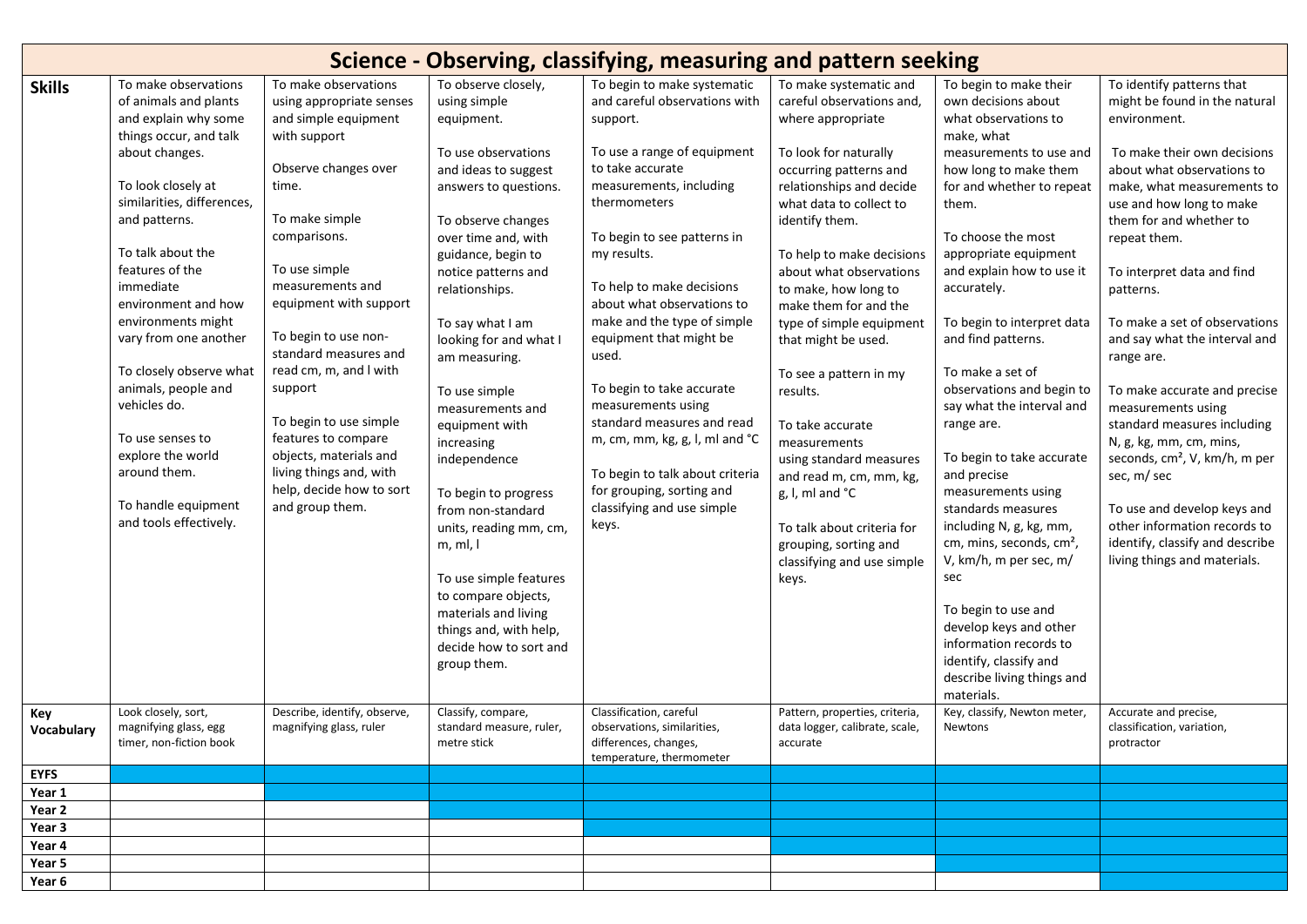| <b>Science - Recording and reporting findings</b> |                                                                                                                                                                                                                                                                         |                                                                                                                                                                                                                                                          |                                                                                                                                                                                                               |                                                                                                                                                                                                                                                                                                                                                                                                                                                                                                                        |                                                                                                                                                                                                                                                                                                                                                                                                                                                                  |                                                                                                                                                                                                                                                                                                                                                                                                                                                                                             |                                                                                                                                                                                                                                                                                                                                                                                                                                               |  |  |
|---------------------------------------------------|-------------------------------------------------------------------------------------------------------------------------------------------------------------------------------------------------------------------------------------------------------------------------|----------------------------------------------------------------------------------------------------------------------------------------------------------------------------------------------------------------------------------------------------------|---------------------------------------------------------------------------------------------------------------------------------------------------------------------------------------------------------------|------------------------------------------------------------------------------------------------------------------------------------------------------------------------------------------------------------------------------------------------------------------------------------------------------------------------------------------------------------------------------------------------------------------------------------------------------------------------------------------------------------------------|------------------------------------------------------------------------------------------------------------------------------------------------------------------------------------------------------------------------------------------------------------------------------------------------------------------------------------------------------------------------------------------------------------------------------------------------------------------|---------------------------------------------------------------------------------------------------------------------------------------------------------------------------------------------------------------------------------------------------------------------------------------------------------------------------------------------------------------------------------------------------------------------------------------------------------------------------------------------|-----------------------------------------------------------------------------------------------------------------------------------------------------------------------------------------------------------------------------------------------------------------------------------------------------------------------------------------------------------------------------------------------------------------------------------------------|--|--|
| <b>Skills</b>                                     | To talk about why<br>things happen and<br>how things work.<br>To explain why<br>some things occur<br><b>Characteristics of</b><br>effective learning<br>Being willing to<br>have a go<br>Enjoy achieving<br>what they set out to<br>do<br>Choosing ways to<br>do things | To gather and record<br>data with some adult<br>support, to help in<br>answering questions.<br>To begin to record and<br>communicate their<br>findings in a range of<br>ways; oral, pictorial and<br>written<br>To show my results in a<br>simple table. | To gather and record<br>data to help in<br>answering questions.<br>To record and<br>communicate their<br>findings in a range of<br>ways, oral, pictorial and<br>written.<br>To show my results in a<br>table. | To gather, record,<br>and begin to classify<br>and present data in a<br>variety of ways to<br>help in answering<br>questions.<br>To begin to record<br>findings using simple<br>scientific language,<br>drawings, labelled<br>diagrams, keys, bar<br>charts and tables.<br>To begin to report on<br>findings from<br>enquiries, including<br>oral and written<br>explanations, displays<br>or presentations of<br>results and<br>conclusions<br>To begin to help<br>decide how to record<br>and analyse their<br>data. | To gather, record, classify and<br>present data in a variety of<br>ways to help in answering<br>questions.<br>To record findings using<br>simple scientific language,<br>drawings, labelled diagrams,<br>keys, bar charts and tables.<br>To report on findings from<br>enquiries, including oral and<br>written explanations, displays<br>or presentations of results<br>and conclusions.<br>To begin to help decide how<br>to record and analyse their<br>data. | To begin to record data and<br>results of increasing<br>complexity using scientific<br>diagrams and labels,<br>classification keys, tables and<br>bar and line graphs.<br>To begin to decide how to<br>record data from a choice of<br>familiar approaches.<br>To begin to choose how best<br>to present data.<br>To begin to report and<br>present findings from<br>enquiries, including<br>conclusions, causal<br>relationships and<br>explanations of and degree of<br>trust in results. | To record data and results of<br>increasing complexity using<br>scientific diagrams and labels,<br>classification keys, tables and bar<br>and line graphs.<br>To decide how to record data<br>from a choice of<br>familiar approaches.<br>To choose how best to present<br>data.<br>To report and present findings<br>from enquiries including<br>conclusions, causal relationships<br>and explanations of and degree<br>of trust in results. |  |  |
| Key<br>Vocabulary                                 | Drawings, labels,<br>captions, pictogram,<br>explain                                                                                                                                                                                                                    | Observational drawing,<br>description, table                                                                                                                                                                                                             | Tally chart, bar graph,<br>Venn diagram, data,<br>results                                                                                                                                                     | Carroll diagram, key,<br>record, gather                                                                                                                                                                                                                                                                                                                                                                                                                                                                                | line graph, classify, conclusion,<br>accurate                                                                                                                                                                                                                                                                                                                                                                                                                    | scatter graph, appropriate,<br>interpret, systematic                                                                                                                                                                                                                                                                                                                                                                                                                                        | pie chart, presentation, quantitative<br>measures                                                                                                                                                                                                                                                                                                                                                                                             |  |  |
| <b>EYFS</b>                                       |                                                                                                                                                                                                                                                                         |                                                                                                                                                                                                                                                          |                                                                                                                                                                                                               |                                                                                                                                                                                                                                                                                                                                                                                                                                                                                                                        |                                                                                                                                                                                                                                                                                                                                                                                                                                                                  |                                                                                                                                                                                                                                                                                                                                                                                                                                                                                             |                                                                                                                                                                                                                                                                                                                                                                                                                                               |  |  |
| Year 1                                            |                                                                                                                                                                                                                                                                         |                                                                                                                                                                                                                                                          |                                                                                                                                                                                                               |                                                                                                                                                                                                                                                                                                                                                                                                                                                                                                                        |                                                                                                                                                                                                                                                                                                                                                                                                                                                                  |                                                                                                                                                                                                                                                                                                                                                                                                                                                                                             |                                                                                                                                                                                                                                                                                                                                                                                                                                               |  |  |
| Year 2                                            |                                                                                                                                                                                                                                                                         |                                                                                                                                                                                                                                                          |                                                                                                                                                                                                               |                                                                                                                                                                                                                                                                                                                                                                                                                                                                                                                        |                                                                                                                                                                                                                                                                                                                                                                                                                                                                  |                                                                                                                                                                                                                                                                                                                                                                                                                                                                                             |                                                                                                                                                                                                                                                                                                                                                                                                                                               |  |  |
| Year 3                                            |                                                                                                                                                                                                                                                                         |                                                                                                                                                                                                                                                          |                                                                                                                                                                                                               |                                                                                                                                                                                                                                                                                                                                                                                                                                                                                                                        |                                                                                                                                                                                                                                                                                                                                                                                                                                                                  |                                                                                                                                                                                                                                                                                                                                                                                                                                                                                             |                                                                                                                                                                                                                                                                                                                                                                                                                                               |  |  |
| Year 4                                            |                                                                                                                                                                                                                                                                         |                                                                                                                                                                                                                                                          |                                                                                                                                                                                                               |                                                                                                                                                                                                                                                                                                                                                                                                                                                                                                                        |                                                                                                                                                                                                                                                                                                                                                                                                                                                                  |                                                                                                                                                                                                                                                                                                                                                                                                                                                                                             |                                                                                                                                                                                                                                                                                                                                                                                                                                               |  |  |
| Year 5                                            |                                                                                                                                                                                                                                                                         |                                                                                                                                                                                                                                                          |                                                                                                                                                                                                               |                                                                                                                                                                                                                                                                                                                                                                                                                                                                                                                        |                                                                                                                                                                                                                                                                                                                                                                                                                                                                  |                                                                                                                                                                                                                                                                                                                                                                                                                                                                                             |                                                                                                                                                                                                                                                                                                                                                                                                                                               |  |  |
| Year 6                                            |                                                                                                                                                                                                                                                                         |                                                                                                                                                                                                                                                          |                                                                                                                                                                                                               |                                                                                                                                                                                                                                                                                                                                                                                                                                                                                                                        |                                                                                                                                                                                                                                                                                                                                                                                                                                                                  |                                                                                                                                                                                                                                                                                                                                                                                                                                                                                             |                                                                                                                                                                                                                                                                                                                                                                                                                                               |  |  |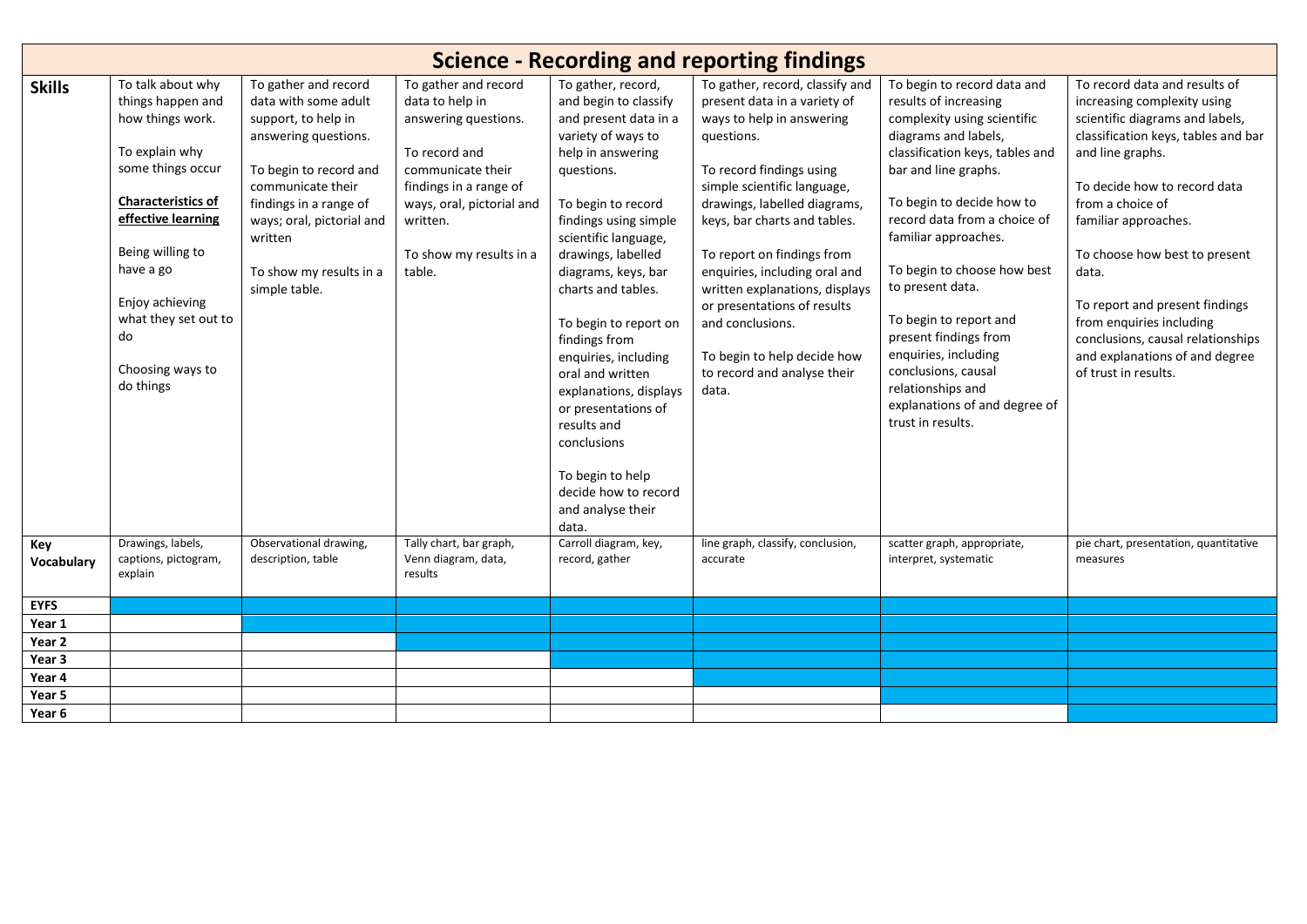| <b>Science - Conclusions</b> |                                                             |                                                                                                                                                                                                       |                                                                                                                                                                   |                                                                                                                                                                                                                                                                                                                                                                                                 |                                                                                                                                                                                                                                                                                                                                                                   |                                                                                                                                                                                                                                                                                                                        |                                                                                                                                                                                                                                                                                             |  |  |
|------------------------------|-------------------------------------------------------------|-------------------------------------------------------------------------------------------------------------------------------------------------------------------------------------------------------|-------------------------------------------------------------------------------------------------------------------------------------------------------------------|-------------------------------------------------------------------------------------------------------------------------------------------------------------------------------------------------------------------------------------------------------------------------------------------------------------------------------------------------------------------------------------------------|-------------------------------------------------------------------------------------------------------------------------------------------------------------------------------------------------------------------------------------------------------------------------------------------------------------------------------------------------------------------|------------------------------------------------------------------------------------------------------------------------------------------------------------------------------------------------------------------------------------------------------------------------------------------------------------------------|---------------------------------------------------------------------------------------------------------------------------------------------------------------------------------------------------------------------------------------------------------------------------------------------|--|--|
| <b>Skills</b>                | To ask how and why<br>questions about<br>their experiences. | To begin to say what<br>happened in my<br>investigation.<br>To begin to say whether I<br>was surprised at the<br>results or not.<br>To begin to say what I<br>would change about my<br>investigation. | To say what happened in my<br>investigation.<br>To say whether I was surprised at<br>the results or not.<br>To say what I would change<br>about my investigation. | To begin to look for<br>changes, patterns,<br>similarities and<br>differences in their data<br>in order to draw simple<br>conclusions and answer<br>questions.<br>To begin to identify<br>new questions arising<br>from the data, make<br>new predictions and<br>find ways of improving<br>what they have already<br>done.<br>To begin to say what I<br>found out, linking cause<br>and effect. | To look for changes,<br>patterns, similarities<br>and differences in their<br>data in order to draw<br>simple conclusions and<br>answer questions.<br>To identify new<br>questions arising from<br>the data, make new<br>predictions and find<br>ways of improving<br>what they have already<br>done.<br>To say what I found<br>out, linking cause and<br>effect. | To begin to identify scientific<br>evidence that has been used<br>to support or refute ideas or<br>arguments.<br>To begin to use test results to<br>make predictions to set up<br>further comparatives and fair<br>tests.<br>To begin to use results to<br>identify when further tests<br>and observations are needed. | To identify scientific<br>evidence that has been<br>used to support or refute<br>ideas or arguments.<br>To use test results to<br>make predictions to set<br>up further comparatives<br>and fair tests.<br>To use results to identify<br>when further tests and<br>observations are needed. |  |  |
| Key<br>Vocabulary            | How, why                                                    | Describe, prediction                                                                                                                                                                                  | Compare, contrast                                                                                                                                                 | Evidence, conclusion                                                                                                                                                                                                                                                                                                                                                                            | Construct, interpret                                                                                                                                                                                                                                                                                                                                              | Further tests, explanations,<br>patterns                                                                                                                                                                                                                                                                               | Degree of trust, causal<br>relationship                                                                                                                                                                                                                                                     |  |  |
| <b>EYFS</b>                  |                                                             |                                                                                                                                                                                                       |                                                                                                                                                                   |                                                                                                                                                                                                                                                                                                                                                                                                 |                                                                                                                                                                                                                                                                                                                                                                   |                                                                                                                                                                                                                                                                                                                        |                                                                                                                                                                                                                                                                                             |  |  |
| Year 1                       |                                                             |                                                                                                                                                                                                       |                                                                                                                                                                   |                                                                                                                                                                                                                                                                                                                                                                                                 |                                                                                                                                                                                                                                                                                                                                                                   |                                                                                                                                                                                                                                                                                                                        |                                                                                                                                                                                                                                                                                             |  |  |
| Year 2<br>Year 3             |                                                             |                                                                                                                                                                                                       |                                                                                                                                                                   |                                                                                                                                                                                                                                                                                                                                                                                                 |                                                                                                                                                                                                                                                                                                                                                                   |                                                                                                                                                                                                                                                                                                                        |                                                                                                                                                                                                                                                                                             |  |  |
| Year 4                       |                                                             |                                                                                                                                                                                                       |                                                                                                                                                                   |                                                                                                                                                                                                                                                                                                                                                                                                 |                                                                                                                                                                                                                                                                                                                                                                   |                                                                                                                                                                                                                                                                                                                        |                                                                                                                                                                                                                                                                                             |  |  |
| Year 5                       |                                                             |                                                                                                                                                                                                       |                                                                                                                                                                   |                                                                                                                                                                                                                                                                                                                                                                                                 |                                                                                                                                                                                                                                                                                                                                                                   |                                                                                                                                                                                                                                                                                                                        |                                                                                                                                                                                                                                                                                             |  |  |
|                              |                                                             |                                                                                                                                                                                                       |                                                                                                                                                                   |                                                                                                                                                                                                                                                                                                                                                                                                 |                                                                                                                                                                                                                                                                                                                                                                   |                                                                                                                                                                                                                                                                                                                        |                                                                                                                                                                                                                                                                                             |  |  |
| Year 6                       |                                                             |                                                                                                                                                                                                       |                                                                                                                                                                   |                                                                                                                                                                                                                                                                                                                                                                                                 |                                                                                                                                                                                                                                                                                                                                                                   |                                                                                                                                                                                                                                                                                                                        |                                                                                                                                                                                                                                                                                             |  |  |